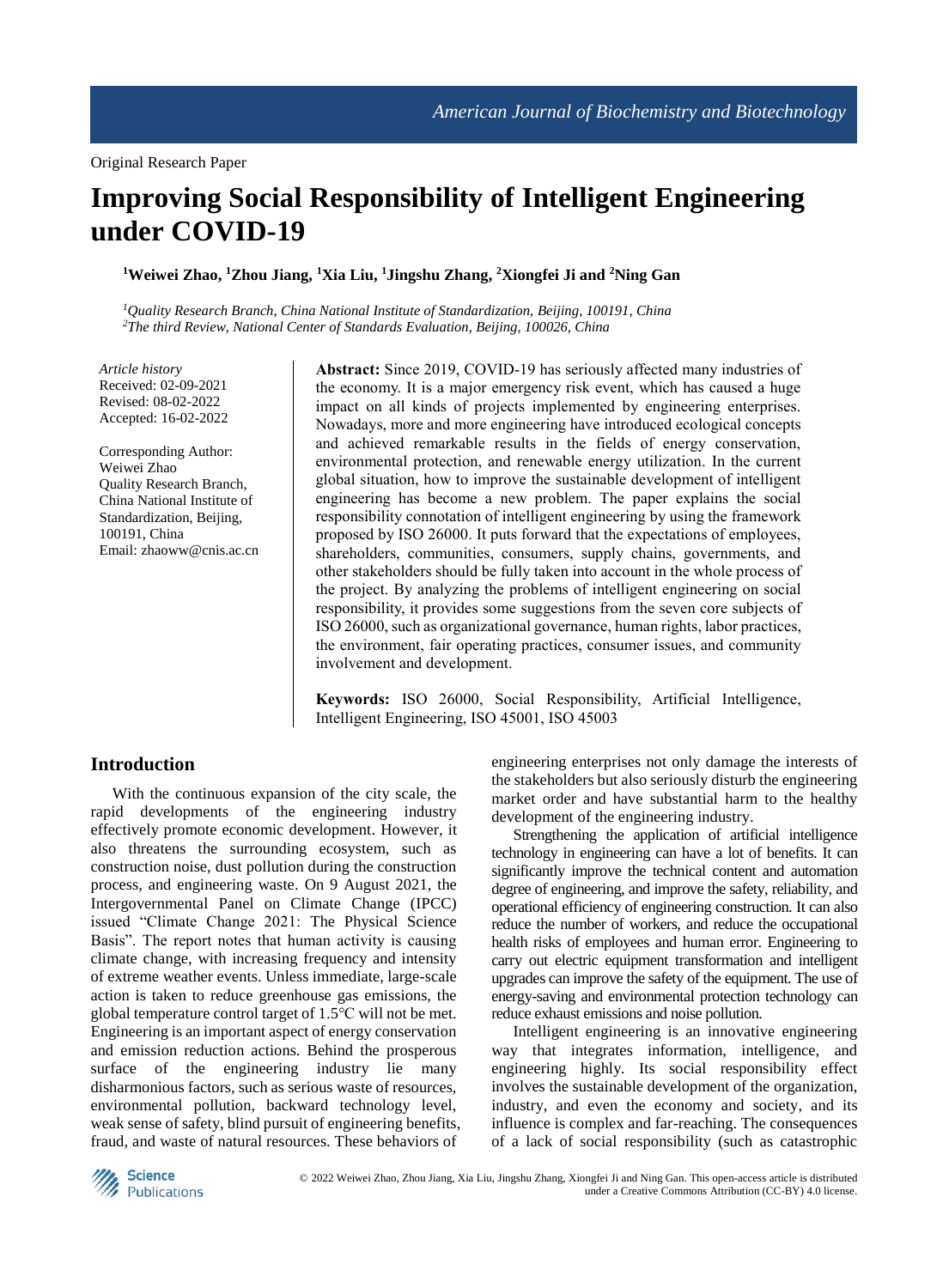accidents in construction and operation, environmental damage, housebreaking, and migration) go beyond the project and become a series of serious social problems. In addition, the one-off construction of engineering projects and the in-convertibility of social responsibility effect make its governance problems more prominent. Under the new crown epidemic, some projects have the one-sided pursuit of immediate interests and neglect of safe production phenomenon. The employee's working environment is more dangerous, and the staff lacks adequate training and neglects management, resulting in the work risk of an employee being much higher than the general enterprise. Some practitioners have a low educational level, weak legal level, and awareness of rights protection and cannot safeguard their legitimate economic interests when economic interests are infringed. Some companies do not pay social insurance for their employees or at a lower standard. The labor contract signing rate of employees is low, there is unequal content in the terms, and overtime labor is widespread. Under the background of the new crown epidemic, how to improve the social responsibility of intelligent engineering has become a new problem that enterprises need to solve urgently.

During the outbreak, the construction of Wuhan Hospital and Leishenshan Hospital was completed and handed over for use in only about 10 days (Xinhua Net, 2020). These engineering construction enterprises actively organized backbone forces and invested huge human, material, and financial resources in the construction of emergency anti-epidemic projects regardless of their gains and losses. It demonstrated their high sense of social responsibility, won wide praise from all sectors of society, and enhanced their corporate reputation and image. This has created favorable conditions for them to win new growth points under new circumstances.

# **Definition and Research Methods**

Corporate Social Responsibility (CSR) has become a mature concept (Camilleri, 2016). EU has defined CSR as "the responsibility of enterprises for their impact on society". Social responsibility has always been a hot topic in the world and there are different ideas about its definition. The International Organization for Standardization (ISO) issued the "ISO 26000: Guidance on Social Responsibility" in 2010. Based on ISO 26000, social responsibility means the "responsibility of an organization for the impacts of its decisions and activities on society and the environment, through transparent and ethical behavior that contributes to sustainable development, including health and the welfare of society; takes into account the expectations of stakeholders; is in compliance with applicable law and consistent with international norms of behavior; and is integrated throughout the organization and practiced in its

relationships" (ISO, 2010). There are seven core subjects of social responsibility described in ISO 26000, which include organizational governance, human rights, labor practices, the environment, fair operating practices, consumer issues, community involvement, and development. Social responsibility means that enterprises should also bear the responsibility of employees, consumers, communities, and the environment while creating profits and assuming legal responsibility to shareholders. It emphasizes the importance that enterprises pay attention to human values in the production process and the contribution to the environment, consumers, and society. Intelligent engineering is the construction of intelligent services for social production and residents' life with intelligent algorithms and the intelligent upgrading and transformation of traditional engineering. Intelligent engineering refers to the digital processing of engineering in design, construction, and management, such as simulating the actual engineering construction behavior, the sunlight of buildings, the heat transfer state of foreign object maintenance structures, etc. It integrates the entire engineering cycle, making it significantly more efficient and less risky throughout the process. Intelligent engineering can find various problems in the early design stage and lay a solid foundation for the later activities by dealing with them in advance. It provides practical guidance in the postconstruction period, reasonable construction plan and personnel, and reasonable allocation of material use, which can achieve the maximum range of rational use of resources. Intelligent engineering can establish an online monitoring data collection and storage system, which can achieve alarm that traceability function, reduce equipment failure, avoid accidents and improve the safety of use. This real-time online detection technology is related to the safety, productivity, and even environment of the equipment at the construction site. The development of intelligent engineering needs to be led by the concept of sustainable development, driven by technological innovation, supported by artificial intelligence and other technologies. Then it can support the transformation and upgrading of engineering facilities, and realize the construction of intensive and efficient, economical, intelligent green, safe and reliable engineering systems.

With the development of economic globalization, scholars and entrepreneurs are concerned about the study of corporate social responsibility from various professional fields and industry practices. However, the academic community in the intelligent engineering enterprises to fulfill the corporate social responsibility of the thematic research is not enough, except for some scholars who discussed stray issues related to social responsibility. Such as corruption (Ali and El-adaway, 2020), pollution (construction equipment is a major contributor to air pollution (Rasdorf *et al*., 2015), noise pollution (Hammad *et al*., 2016), environmental issues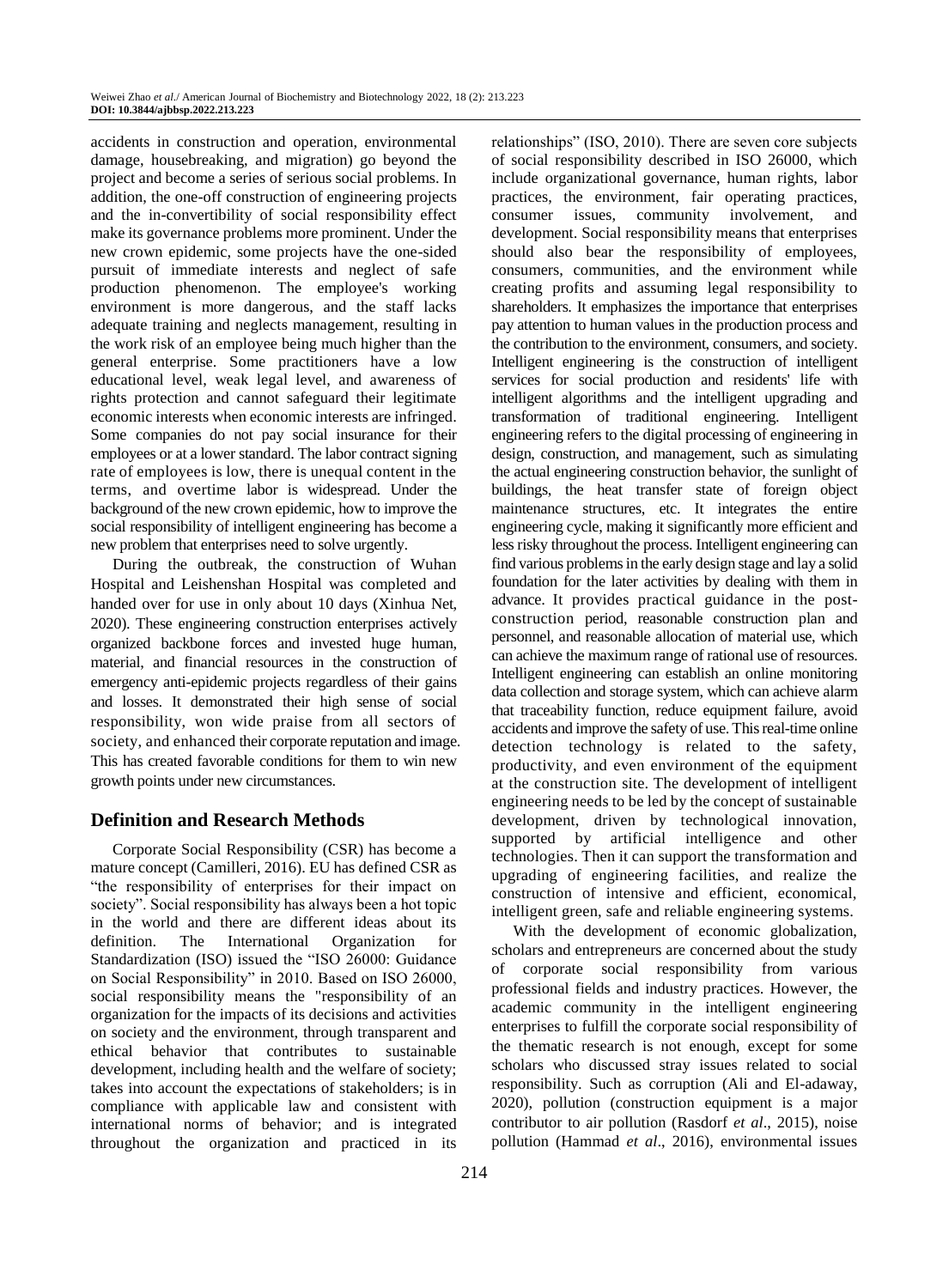(Guevara *et al*., 2021), the selection of sustainable materials (Figueiredo *et al*., 2021), sustainability in design (Schroeder, 2018), project management (Trzeciak and Jonek-Kowalska, 2021), social benefits (Maskil-Leitan and Reychav, 2018), stakeholders 'power over social responsibility issues in construction projects (Lin *et al*., 2017), managing construction workers in different national cultures (Silveira *et al*., 2018), stakeholder communication (De Azevedo *et al*., 2016; Albertson, 2019; Izmailova, 2021), etc. However, under the new crown epidemic, the research on how to carry out the social responsibility of intelligent engineering is still fragmented and lacking in systematization. Based on this, this study builds a research framework for the social responsibility of intelligent engineering (Fig. 1), hoping to encourage enterprise managers in engineering to rethink their role in social responsibility issues and to enhance the social responsibility of engineering through effective cooperation and coordination, strengthen interaction with the community, media, government, the public, and other stakeholders.

Based on ISO 26000, the social responsibility of intelligent engineering starts from seven dimensions, takes into account the characteristics of the intelligent engineering industry, and from the perspective of stakeholders. It should consider the characteristics of the country or region in which the project is located, the possible impact on the social environment, natural and cultural heritage, indigenous facilities and customs, in particular the poor, women in development and employment, indigenous people, land requisitioned residents and other vulnerable groups. It also should consider the impact of the project on local sustainable development. Based on this, it can represent the formula as follows (Table1):

$$
IE - SR = \sum_{i=1}^{n=7} X_i
$$

*IE*-*SR* means the social responsibility of intelligent engineering:

- *X*<sup>1</sup> Means organizational governance
- *X*<sup>2</sup> Means human rights
- *X*<sup>3</sup> Means labor practices
- *X*<sup>4</sup> MEANS the environment
- *X*<sup>5</sup> MEANS fair operating practices
- *X*<sup>6</sup> Means consumer issues
- *X*<sup>7</sup> Means community involvement and development

## **Results and Discussion**

#### *Organizational Governance*

Engineering business usually takes the project as the unit, the project itself has the characteristics of completing the goal according to the specification requirements at a specific time and budget. Because of this, it determines the project managers' specificity, utilitarianism, and short-term characteristics when carrying out related activities around the project goal. They do not pay attention to the follow-up impact on the environment, community, and project personnel after the project. Intelligent engineering enterprises need to integrate social responsibility work into the whole organization's management system. Most companies are taking steps to integrate sustainability issues into their overall strategies (ILO, 2021).

During the epidemic, intelligent engineering should, but not be limited to consider the following factors.

The leadership of the company should have the spirit of accountability. First, management should be aware of the bigger vision. They need to be acutely aware that the direction of the organization and make it adjust rapidly. They need to find a place for their organization in the overall epidemic prevention and quickly adjust their operations to fight against the epidemic with the overall interests of society first. Second, management should be responsible. They should actively think about what the public needs in the epidemic, and what their advantages can help the public solve problems. Then they give full play to their strengths, contribute resources, take the initiative to carry out social responsibility actions and strive to help the public and the community through difficult times. They also need to consider giving play to the influence in the engineering supply chain. They can encourage upstream and downstream enterprises to work together to play the engineering industry's human, equipment, materials, and other advantages to quickly win the outbreak. Third, management should have a sense of synergy. During the outbreak, some large infectious disease hospital construction scale is large. It is difficult to achieve the target of an enterprise alone. It needs to mobilize several industry enterprises to meet the epidemic period of prevention and control infrastructure construction requirements by full collaboration. Therefore, intelligent engineering enterprises need to change the competitive relationship of the past into play a spirit of synergy and sincere cooperation to overcome the virus to prevent and control the epidemic.

Establish a mobile office platform to speed up the development of a digital office system. Drive digital, remote, and intelligent management of businesses and functions. Enterprises can issue the company's provisions on epidemic prevention and control, publicity of national epidemic prevention, and control policies through the platform during the outbreak. They need to strengthen communication links between corporate headquarters and overseas project departments. They should give full play to their information advantages, collect and organize the epidemic-related situation, integrate the resources, and achieve comprehensive information sharing.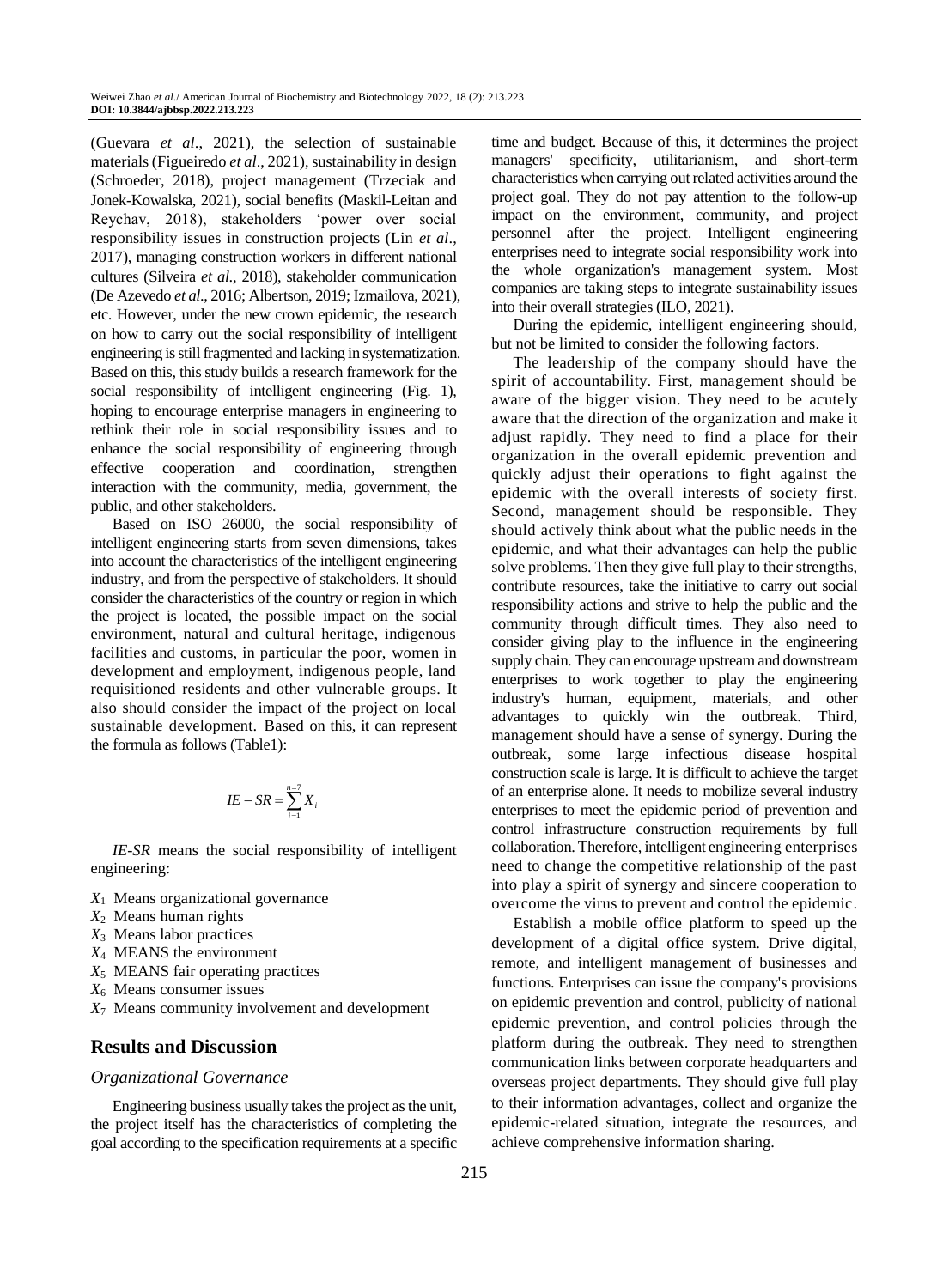|       | $X_i$ (core subjects) Consideration factors (Not limited to)                                                                        |
|-------|-------------------------------------------------------------------------------------------------------------------------------------|
| $X_1$ | Leadership; Organizational structure; Social responsibility management system                                                       |
| $X_2$ | Discrimination and vulnerable groups; Fundamental principles and rights at work                                                     |
| $X_3$ | Conditions of work and social protection; Health and safety at work                                                                 |
| $X_4$ | Prevention of pollution; Sustainable resource use; Protection of the environment, biodiversity, and restoration of natural habitats |
| $X_5$ | Anti-corruption; Fair competition; Promoting social responsibility in the value chain                                               |
| $X_6$ | Fair marketing, factual and unbiased information, and fair contractual practices; Protecting consumers' health and safety;          |
| $X_7$ | Access to essential services  Health; Technology development and access; Social investment                                          |





**Fig. 1:** Research framework based on ISO 26000

Actively disclose relevant information about social responsibility and explain possible questions. Due to the impact of the epidemic, engineering enterprises face problems such as capital shortage, an extension of duration, rising costs, cash flow constraints, etc. The engineering enterprises need to actively communicate with stakeholders, such as applying for government subsidies, negotiating with owners or consumers, adjusting the project cost budget, optimizing the efficiency of capital allocation, and paying attention to the financial situation of enterprises upstream and downstream of the supply chain, responding in advance and disclosing relevant information to the community promptly to prevent damage to social interests. They can issue a social responsibility report that reflects their principles, attitudes, and management at the strategic level.

Use information technology, digitalization, and intelligent technology to strengthen the control and supervision of engineering energy consumption. Make full use of the achievements of artificial intelligence technology development and apply it to the process of organizational governance, such as intelligent production, network collaboration, personalized customization, service extension, digital management, and so on. Promote technology sharing, build an intelligent engineering algorithm framework platform, open-source openness such as general software technology, build a one-stop development application system and reduce the cost of intelligent engineering development, deployment and application. Improve the data utilization rate by integration method, form a complete engineering process application, and improve the level of intelligence. Ensure traceability of responsibility through digitalization. When an organization is responsible for a social responsibility issue, its responsibilities are traceable. Improve security management. To ensure the safety of employees, the organization can rely on big data technology, equipment online monitoring, and early warning, to identify equipment health and staff health promptly. With digital, intelligent upgrades as the driving force, vigorously develop assembly-type engineering. At present, most BIM software design methods are the use of engineering "split" into components or molding. This design method not only increases a lot of work, making the component design, production, and construction difficulty increase, operation and maintenance and subsequent updates re-profit, demolition, and reuse are not possible. The design thinking of engineering needs to be changed from engineering design to the design and reassembly of components.

Establish a comprehensive and systematic intelligent engineering social responsibility planning. It needs to be integrated into the concept of social responsibility from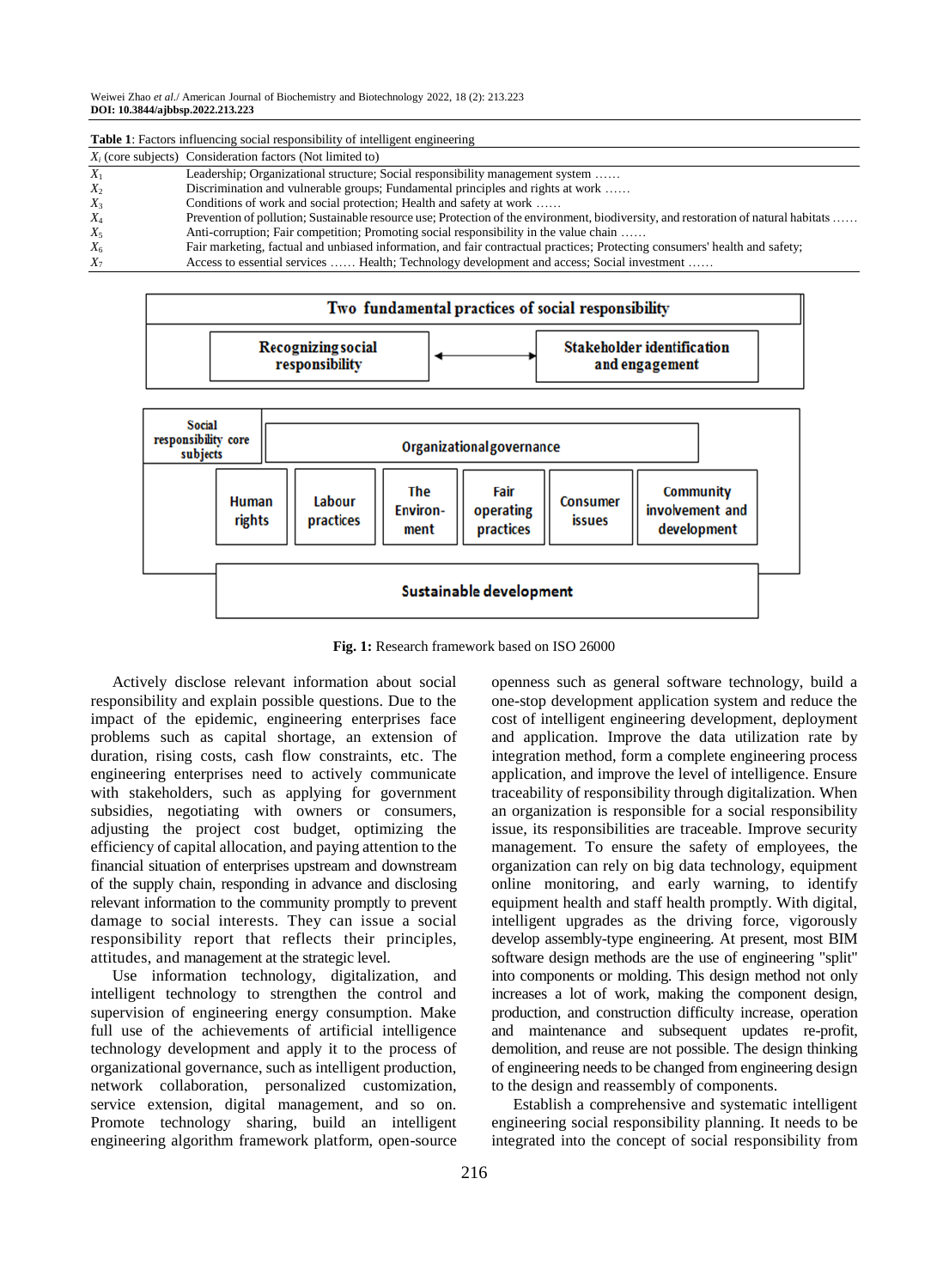the pre-planning, design, construction, and evaluation of the whole process system and make the plan, landscape, structure, equipment, and even internal design for the whole professional system into social responsibility into the study. The social responsibility of engineering is systematic work, not only for construction sites and project staff, engineers should also participate in the whole cycle. In addition, the field of social responsibility in intelligent engineering is still relatively scarce, step up the establishment of talent training and development of long-term mechanisms.

## *Human Rights and Labour practices*

The COVID-19 pandemic has upended large parts of society in unprecedented ways. Measures are taken to mitigate public health emergencies, such as border closures, travel restrictions, and closures, which affect labor markets, consumption patterns, and economic activity around the world. Countries need to establish robust and resilient occupational safety and health systems to minimize risks for everyone in the work world in the event of future health emergencies says the International Labour Organization (ILO). Those workers who are in the informal economy continue to work. This puts them at high risk of contracting the virus, while most of them do not have access to basic social protections such as sick leave or sick pay (Yarrington *et al*., 2021). Research has shown that mental health disorders impose a heavy burden on society and that the costs are likely to increase significantly as a result of the pandemic (Li *et al*., 2021). The impact of COVID-19 on mental health is critical because the pandemic has strengthened links between lifestyle behaviors and depression. During the COVID-19 pandemic, people's lives and mental health are disrupted and have a serious negative impact on people's work and lives (Giuntella *et al*., 2021). The impact of COVID-19 on mental health is dire, as highlighted in the May 2020 United Nations policy brief, which urged the international community to protect vulnerable groups.

During the epidemic, intelligent engineering should, but not be limited to.

Raise employee awareness of risk prevention. It is recommended that enterprises formulate corresponding training plans, carry out centralized training for decision-making levels, relevant functional departments, and overseas project departments and enhance the professional level of risk management. Training should be people-oriented, to ensure that enterprise personnel receives comprehensive emergency management training before the sudden risk of an emergency. It should anticipate potential risk events in business and put up barriers to prevent them from occurring through systematic, professional risk assessment. To initiate an emergency management mechanism to reduce losses when anticipating risk events. The training should also be

especially aimed at the international engineering expatriates of enterprises so that they have a comprehensive understanding of the relevant laws and regulations of the country where the project is located, and are familiar with the regulations of enterprise management. Then they can strengthen their awareness of prevention, and master the extreme situation of information communication, self-protection, and other treatment methods. Because of the staff-intensive in engineering enterprises, the difficulty of epidemic prevention and control is very high. Intelligent engineering enterprises can use artificial intelligence, big data, and other technologies to grasp the health status of employees and their family members, prevent the spread of the epidemic, and do a good job of epidemic prevention publicity and safety education during the outbreak. All of these can improve the protection awareness of staff on the COVID-19.

Occupational Health and Safety: Most of the construction activities are carried out in the field and the harsh working environment makes the engineering industry more serious than other industries with occupational health problems. The multi-party and multi-behavioral objectives involved in the construction site bring environmental sensitivity and technical complexity, which leads to high occupational health risks and project safety risks, and frequent accidents. Employees' health and safety incidents can have disastrous consequences not only for engineering practitioners but also hurt engineering social responsibility (e.g., government image, contractor reputation) and increase engineering costs. Engineering enterprises can refer to ISO 45001 to establish an occupational health and safety management system (Fig. 2). The purpose and expected outcome of the Occupational Health and Safety Management System is to prevent personal injury and health damage to workers as a result of their work and to provide a safe and healthy workplace. Therefore, organizations need to eliminate hazards and reduce occupational health and safety risks through effective preventive and protective measures, including measures to manage psychosocial risks (Khan and Sandhu, 2016). Based on the situation of the new crown epidemic, the project construction site can implement a fully closed management, set up epidemic prevention and control posts, and implement real-name attendance on the personnel in and out of the site, and temperature testing. The construction site is equipped with full-time personnel, and facilities to carry out comprehensive disinfection and sterilization, waste masks, and other medical waste collection. Control the number of staff quarters and keep ventilation. Set up disinfection and handwashing facilities, and provide virus-killing supplies. It is recommended to eat in batches, scattered, control the number of diners and avoid face-to-face dining. In addition, qualified enterprises should add to the overseas project department the storage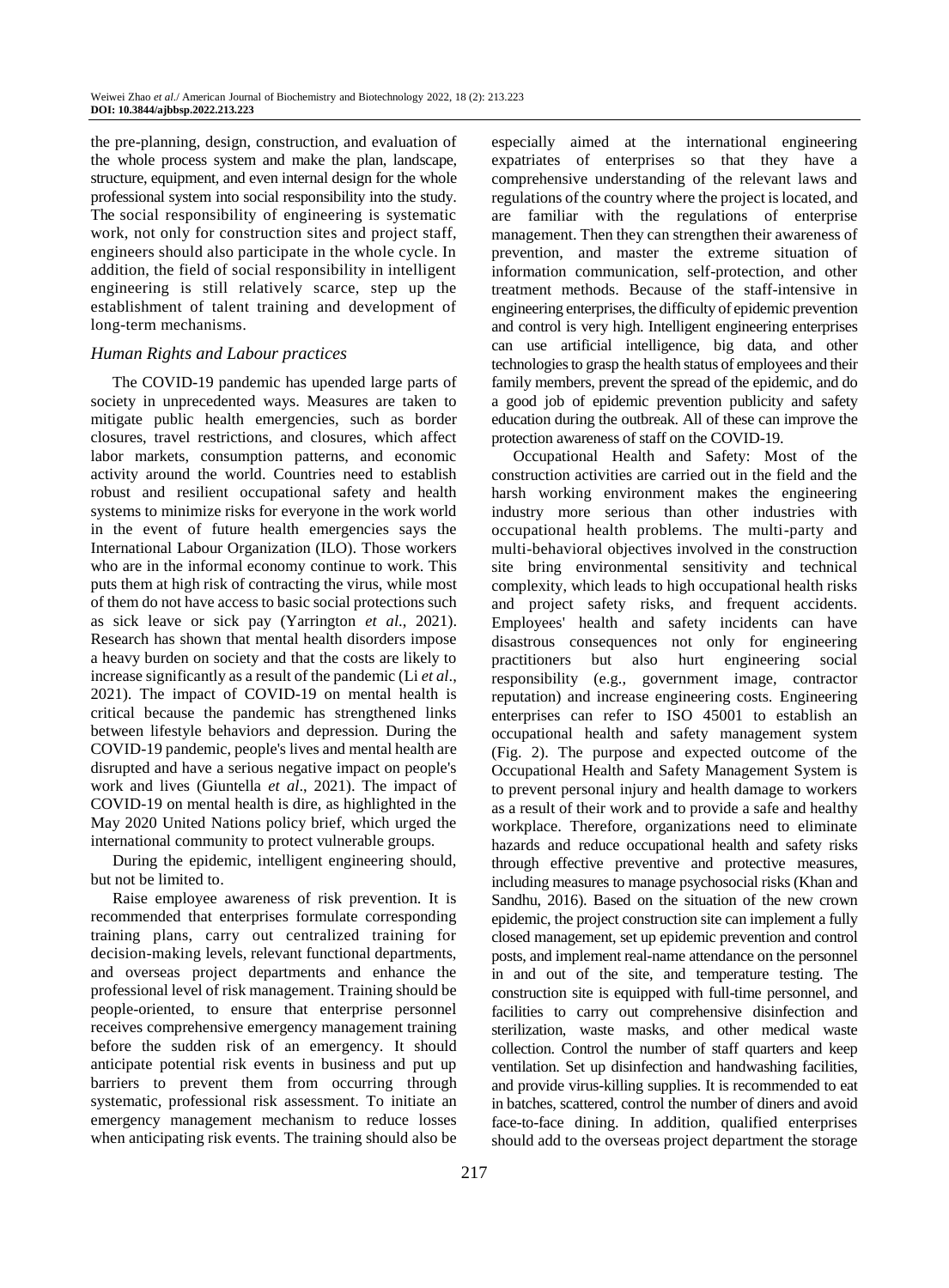of personal anti-epidemic supplies, such as masks, gloves, disinfectants, etc., which ensure the safety of life and health in the event of such risk events. Control meeting frequency and size to minimize meeting time. Promote the use of video, telephone, and other online meetings. Meetings should be held centrally and participants need to be personally protected. Make employees wear gloves to operate. Construction workers of different nationalities also need to achieve decent work from different cultural perspectives. Understanding and managing national cultures and improving universal decent work practices will help to improve the economic and social conditions of migrant construction workers and help to halt the development of pressing health problems (Silveira *et al*., 2018).

Provide adequate personal protection for employees and enhance their self-protection awareness. Enterprises should educate employees on epidemic prevention and control so that employees can master the correct wearing of masks, cleaning and disinfection, and other protective knowledge. They can poster health and epidemic prevention wall charts and other promotional materials in the prominent location of the factory and living area. When employees develop suspicious symptoms, they should be temporarily quarantined in the area and reported to the local disease control department, by the requirements of the relevant norms promptly to seek medical attention.

Care about the mental health of employees and timely relieve their psychological pressure of them.

During the outbreak, many enterprises require employees to reduce unnecessary outings and avoid crowd gathering, especially in places with poor air mobility to reduce the risk of cluster infection including avoiding gather to chat or play cards. This kind of closed management will affect the mental health of employees. Considering promote a reasonable diet, moderate exercise, regular rest, and another healthy lifestyle under such circumstances. Psychosocial hazards are increasingly regarded as the main challenges to health and safety and well-being at work. It involves the way work is organized, social factors at work and work environment, equipment, and hazardous work. Organizations should consider adopting ISO 45003, which is the first practical guide in the world to provide the management of social mental health in the workplace. It helps identify working conditions, work environments, and workplace requirements that potentially impair social mental health and well-being. It is based on a system of ISO 45001 coverage and design to prevent workrelated injuries and health damage and to build safe and healthy workplaces (ISO, 2021). It helps organizations create a positive work environment, provides a framework for managing mental health and safety, improves organizational viability, and enhances performance and productivity. It demonstrates the organization's commitment to ensuring good working conditions, health, and well-being.



**Fig. 2:** Implementation based on ISO 45001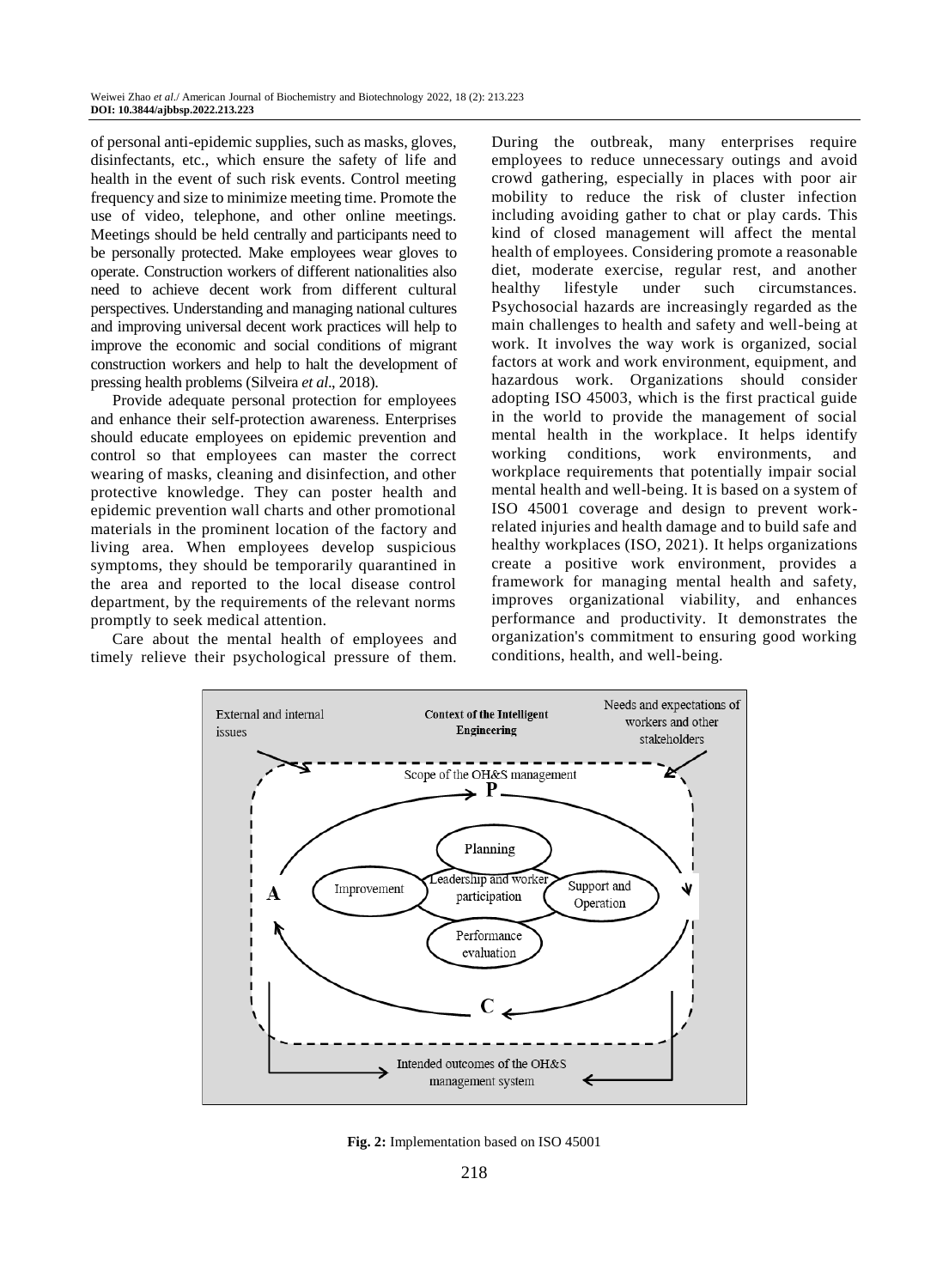Protect employees' right to work and organize employees' return to work in an orderly manner. In line with the requirements of epidemic prevention and control of employees, reasonable organization of batch returns to work. For returning employees who can be transported centrally, encourage the adoption of special or chartered vehicles and other means of transportation and make good protection. Priority should be given to the use of mechanized, highly automated, air-conditioned cab equipment, the driver should change jobs when the cab disinfection treatment. When entering or leaving the vehicle, the doorman and the driver should avoid unnecessary contact. Optimize the construction process. Construction equipment, test equipment, etc. shall be used by a special person, which is taken turns to use and disinfection treatment is done well. Once the enterprise finds the case, it should implement the prevention and control measures of internal non-proliferation and external anti-export, which cooperate with the relevant departments to carry out an epidemiological investigation, close contact tracking management, and epidemic disinfection, and so on.

## *The Environment*

The engineering industry is a large energy consumer, which from material manufacturing, and construction to the project delivery and acceptance of the entire process of energy consumption, including the operation of the project energy consumption. The implementation of the project requires the consumption of a large number of natural resources, which brings about the project waste and causes air pollution, water pollution, and soil pollution. Many projects have been shelved or even canceled because they have not been adequately considered on environmental issues. Some construction projects do not take into account the particularities of the local people. The construction of the Belmont hydroelectric dam, for example, has taken up large areas of territory and diverted damage to the most vulnerable social groups, such as coastal and minority communities. The implementation of the project has increased environmental and social problems in the area, with implications for health and quality of life (Izmailova, 2021). It's worth noting that most environmental initiatives are doomed to failure due to political discrepancy among conflicting parties and the tendency of executive and judicial branches to defer to long-established ideas of progress and development (De Azevedo *et al*., 2016). It is far more than an ecological problem amenable to a scientific or technical approach, instead, it is a complex project shot through with the sociocultural identities, visions, and narratives of all involved (Albertson, 2019). If the problem is not addressed, it will continue to provoke confrontation between the company and the residents (Guevara *et al*., 2021).

Intelligent engineering should, but not be limited to.

Develop assembly engineering. The effectiveness of assembly engineering in energy saving, material saving, water saving, and emission reduction has been demonstrated in practical projects. According to statistics, assembly concrete construction projects in the construction process compared to the traditional way can reduce the project waste emissions, save wood, save cement mortar, and reduce water consumption. At the same time, assembly-type engineering can effectively reduce the air pollution and engineering waste discharges caused by the engineering process and minimizes dust and noise, and other environmental pollution.

Actively look for new energy-saving materials, promote the development of energy-saving projects and reduce engineering energy consumption. Strengthen low-carbon technology research and development. Optimize process technology, research, and development of new low-carbon building materials and new products. Encourage enterprises to actively adopt photovoltaic power generation, wind energy, hydrogen energy, and other renewable energy technologies.

Make sustainable resources usefully. The priority should be given to the selection of green building materials, the implementation of full decoration delivery, and reducing the construction site engineering waste generation in the engineering industry. Recycling building materials is not only beneficial to environmental protection but also effectively reduces engineering costs and increases productivity. Form a comparative system of energy-saving technology systems and standard systems. Make full use of natural ventilation, natural lighting, enclosure structure insulation, and other technical measures. Make full use of efficient energy equipment and reduce the project heating, air conditioning, and lighting energy consumption.

Protect the environment, biodiversity, and restoration of natural habitats. Engineering can significantly alter the local natural environment (including land, sea, rivers, air), and so on, which can easily affect the ecological balance of the region. Damage to plant and animal habitats, destruction of vegetation, and reduction of wildlife activity areas are directly damaging to biodiversity and ecosystems. Water infrastructure can change the water cycle and nutrient cycle in nature and dam projects cause large tracts of upstream land to be submerged, significantly affecting terrestrial life while lowering water levels downstream can hurt the survival of aquatic plants and fish.

Prevent pollution. In the process of construction, enterprises should use new technology, and new methods to prevent and control. It should start from the root cause to reduce or eliminate the pollutants produced by enterprises in the construction process. Improve the recycling utilization rate and the level of waste technology of industrial by-products in the field of engineering materials. Replace and save resources and reduce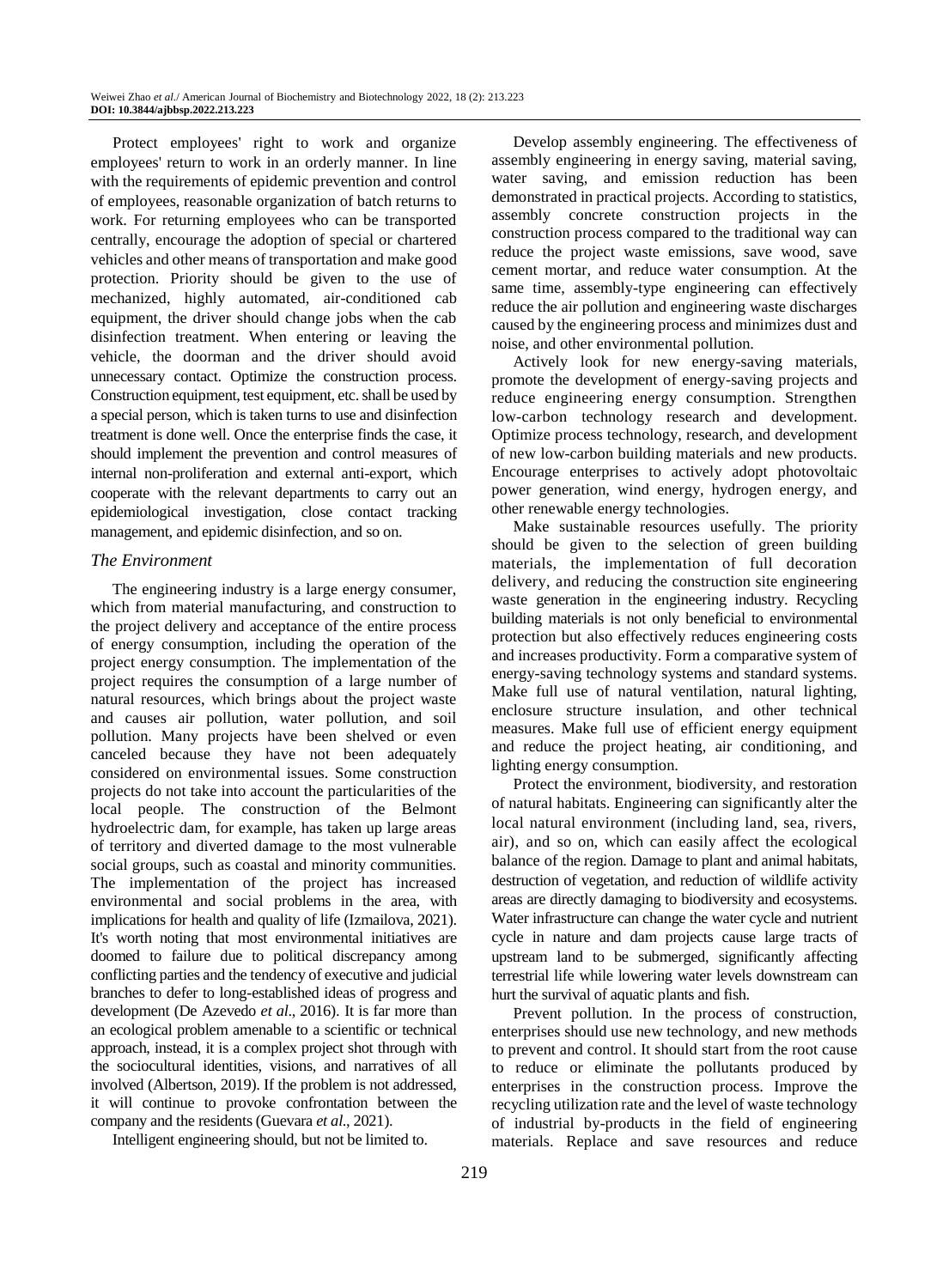greenhouse gas process emissions. Improve the disposal of technologies on household waste, sludge, hazardous waste, and the rate of fuel replacement.

In the construction of emergency medical facilities and epidemic prevention facilities, the construction should not have brutal construction and destruction of the ecological environment. They can accept the supervision of the community by initiating the construction activities open and broadcast live on the Internet and online.

## *Fair Operating Practices*

In engineering practice, ethical issues such as bribery, misuse of the customer and corporate resources, favoritism, discrimination, and injustice seriously hinder the sustainable development of engineering and participating organizations. One of the main reasons for the trend reversal of hydropower development in the Marañón River is the revelation of the corruption scandal around the Brazilian construction company Odebrecht and its ongoing investigations in Peru. The political crisis in Peru has led to the involvement or investigation of four former presidents (Israel and Herrera, 2020). Engineering corruption often permeates all stages of the life of the project, which has a disastrous negative effect on its sustainability.

During the outbreak, intelligent engineering should, but not be limited to.

Strengthen discipline management and establish a system against commercial bribery. Establish a consensus against commercial bribery among cooperative enterprises and promote the construction of a fair market. When signing cooperation agreements or agency agreements with local partners in international market development, the anti-bribery clause is included in the agreement, restricting the use of funds for project development and avoiding commercial bribery.

Drive the standardization of intelligent engineering. Fully implement the green design, promote assembly engineering methods and promote the application of green building materials. Production, design, and construction enterprises should unify the size of components, improve the new type of industrial product design and construction efficiency, and promote intelligent engineering towards standardization and scale.

Increase the investment in scientific and technological research and development. Although this will increase the cost of enterprises to a certain extent, the transformation of scientific research results and the further application of new technologies, can effectively reduce the consumption of resources and thus greatly reduce the production costs of enterprises. These achievements are advanced, applicable, and guarantee the quality and safety of the project. These are also good for environmental protection, improving the efficiency of construction, reducing the cost of the project, and so on. When engineering enterprises fulfill their social responsibilities,

they can also promote technological progress in the industry, and enhance the industry's overall international competitiveness.

#### *Consumer Issues*

Consumers prefer engineering companies with a sense of social responsibility. Even if the price is slightly higher, most consumers will still choose to buy. Intelligent engineering enterprises use their advantages to provide low energy consumption and other differentiated products to form a competitive advantage. Consumers are more willing to choose to buy the products of green, social responsibility image as a prominent symbol of intelligent engineering enterprises.

During the outbreak, intelligent engineering should, but not be limited to.

Take full account of the needs of various stakeholders, including consumers, when renovation, expansion, and new construction projects focus on the treatment of patients with new coronavirus pneumonia. Following the basic principles of controlling the source of infection, cutting off the chain of infection, and isolating vulnerable populations, they should meet the medical procedure requirements of infectious disease hospitals.

Meet the actual needs of consumers realistic. For individual owners or consumers, regardless of the actual configuration of the air-energy air-conditioning system or solar hot water system, it will result in demolition or idle after acceptance, which is waste. For consumers, these systems either take up more space or use higher rates than traditional systems. This is not a simple technical problem, but a systematic design that integrates natural climate, geographical environment, historical context, and many other aspects. Energy conservation cannot be equated with the construction of technology, the engineering model cannot be simply copied, but should be adapted to local conditions. According to the situation, enterprises create regional climate adaptability of the project, which is considered for consumers. These enterprises are with a sense of social responsibility.

Provide consumers with transparent and open information and meet the needs of consumers and community residents of the construction site. Provide timely information on the progress of the project and environmental monitoring throughout the site. Consumers can see the relevant monthly reports, weekly reports, and so on in real-time by entering data on the mobile phone side. Platform relying on Internet technology through on-site video and environmental sensing means to real-time control construction focus issues for traffic, dust, noise, and so on. The use of AI automatic analysis and early warning platform to provide project indicators of the owners most concerned, including the current progress of each standard segment, and cumulative completion. The information can be simultaneously received and updated by the construction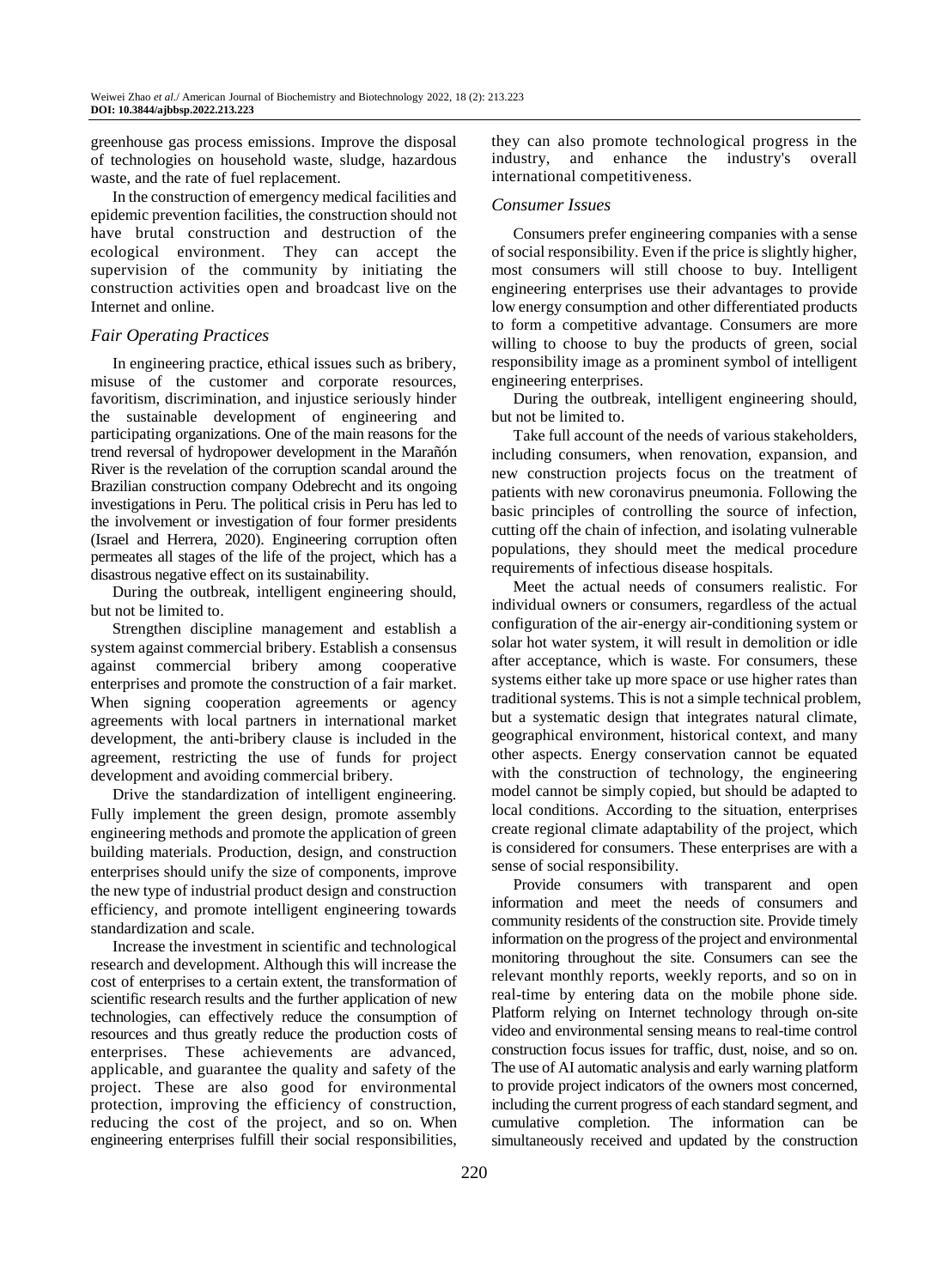supervision mobile app site input engineering information. The big data comprehensive analysis helps generate reports, and scientifically assisted project decisions.

## *Community Involvement and Development*

A community is a group of people directly affected by an engineering project. Communities are likely to be direct victims of environmental pollution and safety incidents, but they can also be beneficiaries of projects. They may have the chance of increasing income and improving living conditions. Intelligent engineering should, but not be limited to.

They need to establish a good corporate image and reputation when they undertake overseas projects, which also represent the image of the country. Actively participate in the construction of local communities, and make use of the professional advantages of enterprises. They can support local transportation, water, sanitation, and other public infrastructure construction and improve the living environment of local people. All of these actions are good for promoting international exchanges and having a win-win cooperation situation.

Treat engineering immigration decision-making with caution and support the introduction of systematic policies for immigrants. Engineering immigration is a social problem related to social equity, regional differences, social stability, and ecological balance. The contradiction between government behavior, public demand, and economic development is very prominent, especially the problem of immigration adaptability and immigration compensation. Therefore, reasonable compensation and effective resettlement policies need to be carefully considered and planned at the initial stage of the project.

Respect the customs of the location of the project and consciously accept public supervision. Vocational skills training can be carried out in poor and backward areas to create local employment opportunities. This can promote regional economic, and social development and safeguard the health of the people in the areas where the projects are located. Actively participate in community public welfare undertakings and charitable activities following their conditions. Use engineering construction to provide the community with hospitals, schools, kindergartens, fitness places, nursing homes, community service centers, and other public service facilities to support the development of community cultural education.

# **Conclusion**

The social responsibility of intelligent engineering enterprises will become an important factor in restricting the progress of the industry. It will decide the success or failure of the industry to expand into developed

markets and transition to high-end projects. So the study of improving the ability of social responsibility of intelligent engineering has become an important proposition for the development of the industry, which is of practical significance. Based on the framework model of social responsibility proposed by ISO 26000, this study puts forward the general idea of improving the CSR ability of intelligent engineering enterprises. It researches specific measures to explore ways to improve it. ISO 26000 expounds on the principles of social responsibility and seven core subjects: Organizational governance, human rights, labor practices, the environment, fair operational practices, consumer issues, community participation, and development. As for organizational governance, intelligent engineering should consider but not limit to leadership; organizational structure; social responsibility management system. As for human rights, they should consider but not limit to discrimination and vulnerable groups; fundamental principles and rights at work; labor practices; conditions of work and social protection; health and safety at work. As for the environment, they should consider but not limit to the prevention of pollution; sustainable resource use; protection of the environment, biodiversity, and restoration of natural habitats. As for fair operating practices, they should consider but not limit to anticorruption; fair competition; promoting social responsibility in the value chain. As for consumer issues, they should consider but are not limited to fair marketing, factual and unbiased information, and fair contractual practices; protecting consumers' health and safety; access to essential services. As for the community involvement and development, they should consider but not limit to health; technology development and access; social investment.

The improvement of the CSR workability of intelligent engineering can refer to ISO 26000. The research of this study is of practical significance for intelligent engineering enterprises to enhance their internal strength, complete the transformation and realize sustainable development. It is of great significance for engineering enterprises to enhance their ability to fulfill their social responsibilities to complete the transformation and upgrading of the industry. It is good for eliminating the vicious competition of low prices and achieving sustainable development, strengthening their understanding of international standards, actively participating in and using these standards, and winning the recognition of the international market. Incorporating social responsibility work into corporate strategy and daily operation work and ensuring consistency of strategy and policy implementation. Improve the work system and appraisal system, which truly provide an organizational guarantee for the normalization and continuous improvement of corporate social responsibility work.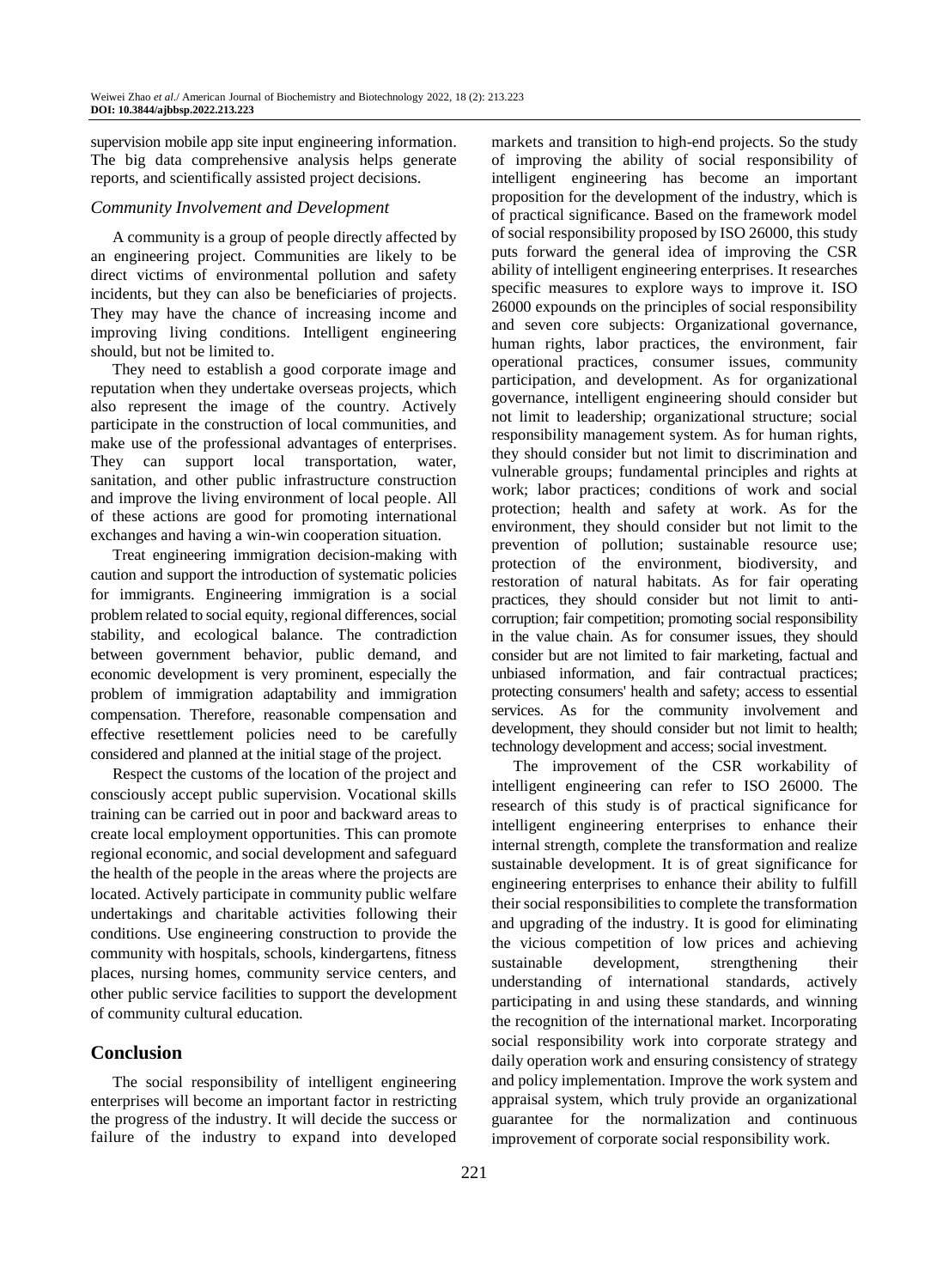## **Acknowledgment**

This study was funded by the National Soft Science Research of China under grant No. 2020QRK005 and the Dean Fund project of the China National Institute of Standardization under grant No.552020Y-7461.

# **Author's Contributions**

**Weiwei Zhao:** Contributed to the conception of the study and wrote the manuscript.

**Zhou Jiang and Xiongfei Ji:** Experimented.

**Ning Gan, Xia Liu, and Jingshu Zhang:** Performed the data analyses.

# **Ethics**

The authors declare their responsibility for any ethical issues that may arise after the publication of this manuscript.

# **References**

- Albertson, Z. (2019). Constructing the Klamath: Nature, Culture and the Management of a Western River. Society & Natural Resources, 32(7), 790-806. doi.org/10.1080/08941920.2019.1590670
- Ali, G. G., & El-adaway, I. H. (2020). Relationship between Electric-Power Sector Development and Socioeconomic Parameters: Statistical Analysis Approach. Journal of Energy Engineering, 146(5), 04020045.

doi.org/10.1061/(ASCE)EY.1943-7897.0000690

- Camilleri, M. A. (2016). Corporate social responsibility reporting in Europe. In Key initiatives in corporate social responsibility (pp. 21-41). Springer, Cham. [doi.org/10.1007/978-3-319-21641-6\\_2](https://doi.org/10.1007/978-3-319-21641-6_2)
- De Azevedo, R. F., Miranda, L. E., & Gomes, L. C. (2016). Contesting detrimental dams: A case study from southern Brazil. International Journal of River Basin Management, 14(2), 205-217. doi.org/10.1080/15715124.2016.1159569
- Figueiredo, K., Pierott, R., Hammad, A. W., & Haddad, A. (2021). Sustainable material choice for construction projects: A life cycle sustainability assessment framework based on BIM and Fuzzy-AHP. Building and Environment, 196, 107805.
- doi.org/10.1016/j.buildenv.2021.107805
- Giuntella, O., Hyde, K., Saccardo, S., & Sadoff, S. (2021). Lifestyle and mental health disruptions during COVID-19. Proceedings of the National Academy of Sciences, 118(9).

doi.org/10.1073/pnas.2016632118

- Guevara, R. A. C., Mamani, E. F., Blanco, D. S. V., & Cornejo, N. Q. (2021) Socio-environmental Problems Surrounding the South Peruvian Gas Pipeline Project Province of Canas–Cusco Conflictos socioambientales en el proyecto gasoducto sur peruano provincia de Canas–Cusco. doi.org/10.33595/2226-1478.12.1.469
- Hammad, A. W. A., Akbarnezhad, A., & Rey, D. (2016). A multi-objective mixed integer nonlinear programming model for construction site layout planning to minimize noise pollution and transport costs. Automation in construction, 61, 73-85. doi.org/10.1016/j.autcon.2015.10.010
- ILO. (2021). Anticipate, Prepare and Respond to Crises Invest Now in Resilient Occupational Safety and Health Systems. Report for World Day for Safety and Health at Work 2021.1-126. https://www.ilo.org/global/topics/safety-and-healthat-work/events-training/eventsmeetings/safeday2021/lang--en/index.htm
- ISO, (2010). ISO 26000: Guidance on social responsibility. [https://www.iso.org/iso-26000-social](https://www.iso.org/iso-26000-social-responsibility.html)[responsibility.html](https://www.iso.org/iso-26000-social-responsibility.html) https://www.iso.org/standard/63787.html
- ISO (2021). ISO 45003:2021 Occupational health and safety management-Psychological health and safety at work-Guidelines for managing psychosocial risks. https://www.iso.org/standard/64283.html.
- Israel, A., & Herrera, R. J. (2020). The governance of Peruvian energy transitions: Path dependence, alternative ideas, and change in national hydropower expansion. Energy Research & Social Science, 69, 101608. doi.org/10.1016/j.erss.2020.101608
- Izmailova, M. A. (2021). Sustainable development is a new component of corporate social responsibility. MIR (Modernization. Innovation. Development), 12(2), 100-113.

doi.org/10.18184/2079-4665.2021.12.2.100-113

- Khan, A., & Sandhu, M. (2016). Benchmarking national culture and decent work practice indicators in the project-based industry: Lessons from the United Arab Emirates. Benchmarking: An International Journal. doi.org/10.1108/BIJ-02-2014-0015
- Li, S. H., Beames, J. R., Newby, J. M., Maston, K., Christensen, H., & Werner-Seidler, A. (2021). The impact of COVID-19 on the lives and mental health of Australian adolescents. European child & adolescent psychiatry, 1-13. doi.org/10.1007/s00787-021-01790-x
- Lin, X., Ho, C. M., & Shen, G. Q. (2017). Who should take the responsibility? Stakeholders' power over social responsibility issues in construction projects. Journal of Cleaner Production, 154, 318-329. doi.org/10.1016/j.jclepro.2017.04.007